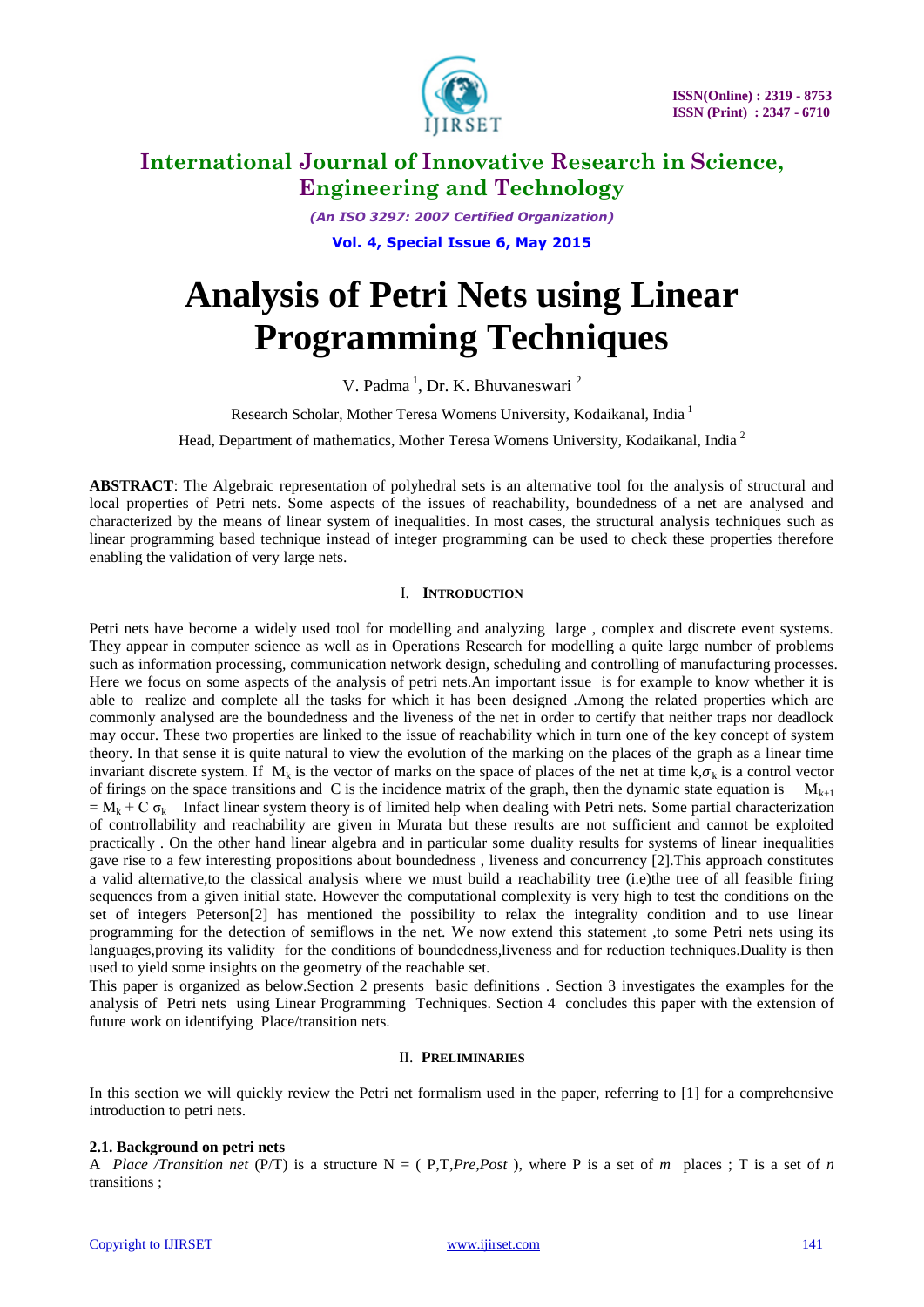

*(An ISO 3297: 2007 Certified Organization)*

# **Vol. 4, Special Issue 6, May 2015**

 $Pre : P \times T \to \mathbb{N}$  and  $Post : P \times T \to \mathbb{N}$  are the *pre* - and *post* – incidence functions that specify the arcs; C = *Post* – *Pre* is the incidence *matrix*.

A *marking* is a vector M :  $P \rightarrow N$  that assigns to each place of a P/T net a nonnegative integer number of tokens represented by black dots. We denote M (p) the marking of place p.

A P/T *system* or *net system*  $\langle N, M_0 \rangle$  is a net N with an initial marking  $M_0$ .

A transition t is enabled at M iff M ≥ Pre ( $\cdot$ , t) and may fire yielding the marking M' = M + C ( $\cdot$ ,t) = M + C  $\cdot$   $\sigma$ where  $\vec{t} \in \mathbb{N}^n$  is a vector whose components are all equal to 0 except the component associated to transition t that is equal to 1. We write M [ $\sigma$ ) to denote that the sequence of transitions  $\sigma$  is enabled at M, and we write M [ $\sigma$ )M' to denote that the firing of  $\sigma$  yields M'.

A marking M is *reachable* in  $(N, M_0)$  iff there exists a firing sequence  $\sigma$  such that  $M_0$  [ $\sigma$ ) M. In such a case the state equation  $M = M_0 + C \cdot \vec{\sigma}$  holds, where  $\vec{\sigma} \in \mathbb{N}^n$  is the *firing vector of*  $\sigma$ , i.e., the vector whose  $i^{th}$  entry represents the number of times the transition t<sub>i</sub> is contained in σ. The set of all markings reachable from  $M_0$  defines the *reachability set* of  $(N,M_0)$  and is denoted by  $R(N,M_0)$ .

#### **2.2. Petri net Languages**

Given a Petri net system  $\langle N, M_0 \rangle$  we define its *free-language* as the set of its firing sequences

$$
L\left(N,M_0\right)=\left\{\,\sigma\in\in\,T^*,\ M_0[\sigma)\right\}.
$$

We also define the set of firing sequences of length less than or equal to  $k \in \mathbb{N}$  as:

L<sub>k</sub> ( N,M<sub>0</sub>) = {  $\sigma \in L(N, M_0)$  |  $|\sigma| \leq k$  }.

Finally given a language  $\mathcal{L} \subset T^*$  and a vector  $y \in \mathbb{N}^n$  we denote

 $\mathcal{L}(\gamma) = \{\sigma \in \mathcal{L} \mid \vec{\sigma} = \gamma\}$  the set of all sequences in  $\mathcal{L}$  whose firing vector is  $\gamma$ .

### **2.3. Special constraint sets (CS)**

We define a special class of linear constraint sets (CS)

**Definition 2.3.1:** Given  $A \in \mathbb{R}^{m \times n}$  and  $b \in \mathbb{R}^{m}$ , consider the linear constraint set :

The set  $C(A, b)$  is called :

*ideal*: if  $x \in C(A, b)$  implies  $\alpha x \in C(A, b)$  for all  $\alpha \geq 1$ ;

• rational: If A ∈  $\mathbb{Q}^{m \times n}$  and b∈  $\mathbb{Q}^{m}$ , i.e., if the entries of matrix A and of vector b are rational.

**Definition 2.3.2:** A Petri net N is said to be (partially) consistent if there exists an n-vector  $x$  of positive (non negative) integers such that C  $x = 0, x \neq 0$ .

 $C(A, b) = \{ x \in \mathbb{R}^n \mid Ax \geq b \}$ 

**Proposition 1:** If a CS is ideal and rational, then it has a feasible solution if and only if it has a feasible integer solution.[4]

**Proof:** The *if* part is trivial.

To prove the *only if* part, we reason as follows. If there exists a solution there exists a basis solution  $x_B$ ,

i.e such that  $x_B = A_B^{-1} b$ , where  $A_B$  is obtained by A selecting a set of basis columns.

If the CS is rational the entries of  $A_B$  and b are rational ,hence the entries of  $A_B^{-1}$  and of  $x_B$  are rational as well.

If the CS is ideal, we just need to multiply the rational vector  $x_B$  by a suitable positive integer to obtain an integer solution.

**Definition 2.3.3:** Let  $\mathcal{L} \subset T^*$  be a finite prefix - closed language and let k $\in \mathbb{N}$  then we define the set of *enabling conditions*

$$
\mathcal{E} = \{ (y, t) \mid (\exists \sigma \in \mathcal{L}) : |\sigma| < k, \sigma \in \mathcal{L} \ (y), \sigma \ t \in \mathcal{L} \} \tag{1}
$$
\n
$$
\subset \mathbb{N}^n \times T
$$

and the set of *disabling conditions*

$$
\mathcal{D} = \{ (y, t) \mid (\exists \sigma \in \mathcal{L}) : |\sigma| < k, \sigma \in \mathcal{L} \ (y), \ \sigma t \notin \mathcal{L} \} \tag{2}
$$
\n
$$
\subset \mathbb{N}^n \times T
$$

**Theorem 1:** The reachability problem for type  $\mathcal{L}$  PN is a NP- complete.

**Proof:** As the reachability set of a type  $\mathcal{L}$  PN can be modeled by an instance of integer linear programming whose size is polynomial in the size of the PN, the NP upper bound follows . The lower bound (i.e NP –hard )is straight forward, since type  $\mathcal{L}$  PN contain the class of conflict –free PN for which the reachability problem is known to be NP-hard.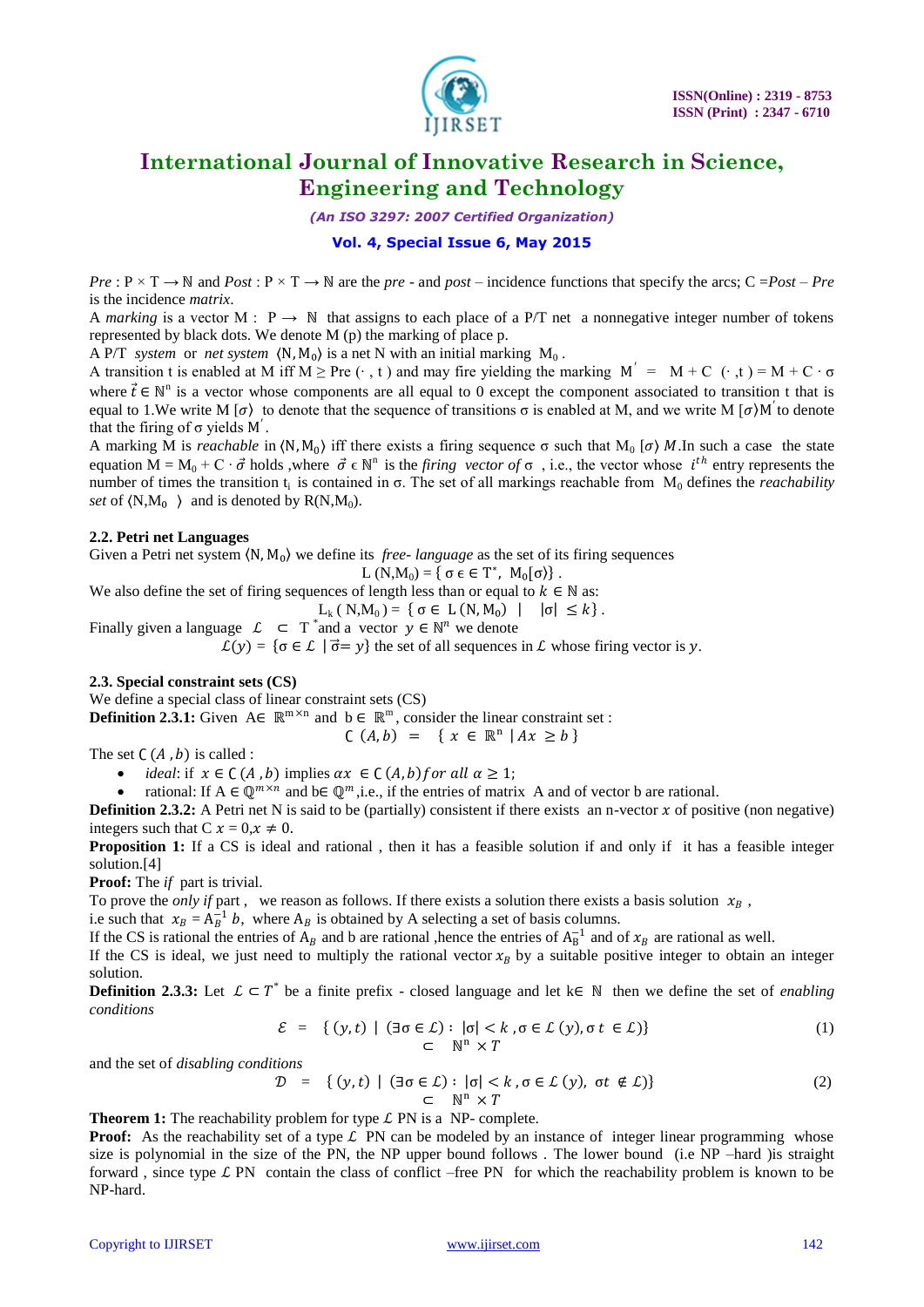

*(An ISO 3297: 2007 Certified Organization)* **Vol. 4, Special Issue 6, May 2015**

## III. **ANALYSIS OF PETRI NETS**

#### **Example 1:**

Let us consider the net system  $\langle N, M_0 \rangle$  in Fig 1(a).If transition  $t_1$  fires the net reaches the networking in Fig 1(b) because one token is removed from  $p_1$  to  $p_2$ . Now both transitions  $t_2$  and  $t_3$  are enabled. If  $t_3$  fires the net reaches the new marking in Fig 1(c), because one token is removed from  $p_2$  and two tokens are added to  $p_3$ , being '2' the weight of the arc going from  $t_3$  to  $p_3$ .

Next, the only enabled transition is  $t_4$ , but its firing doesnot change the marking being C ( $p_3$ , $t_4$ ) =0.



#### **REACHABILITY TREE:**

A marking M is reachable in  $\langle N, M_0 \rangle$  if there exists a firing sequence  $\sigma$  such that  $M_\sigma$  [ $\sigma$ ) M. The reachability set of  $\langle N, M_0 \rangle$ , denoted as  $R(N, M_0)$  is the set of markings that are reachable from  $M_\sigma$  (i.e)

$$
R(N,M_{\sigma}) = \{ M \in \mathbb{N}^{n} \mid \exists \sigma \in T^* : M_0[\sigma) M \}.
$$

The reachability set may never be an empty set because it always includes atleast the initiai making .Moreover ,it may either be finite or infinite. In the case of the  $P/T$  net system in Fig 1(a) the reachability set is

$$
R(N,M_{\sigma}) = \{ (1,0,0)^{T}, (0,1,0)^{T} (0,0,2)^{T} \}.
$$

The reachability graph is

$$
[1 0 0] \xrightarrow[t_1]{t_2} [0 1 0] \xrightarrow[t_3]{t_3} [0 0 2]
$$

If the rechability set is infinite ,then obviously the reachability graph is infinite as well . In this example the coverability graph is finite and it provides the necessary (not sufficient ) for determining if a marking is reachable (or) if a sequence is firable.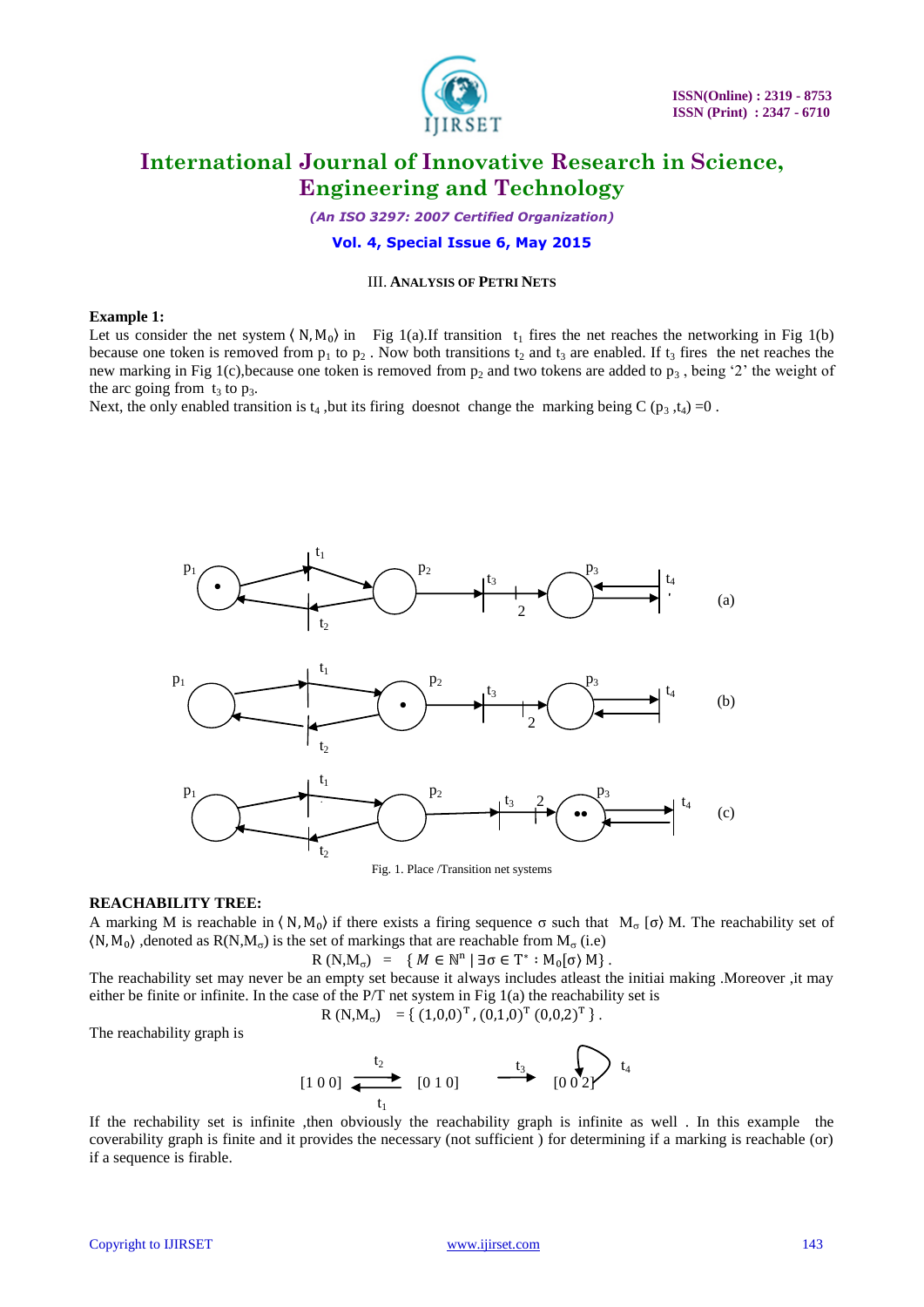

*(An ISO 3297: 2007 Certified Organization)*

### **Vol. 4, Special Issue 6, May 2015**

## **STATE EQUATION (MATRIX ANALYSIS)**

A linear algebraic equation can be written to describe the evolution of the net system after the firing of a sequence  $\sigma \in$ T<sup>\*</sup>. Let us consider a net system  $\langle N, M_0 \rangle$  with incidence matrix C. if M is reachable from  $M_0$  firing  $\sigma$ , then

$$
M = M_0 + C \cdot \sigma
$$

$$
M = M_0 + C \cdot \sigma
$$
\nString sequence  $\sigma = t_1 t_2 t_1 t_2 t_1 t_3$ . The firing vector associated to  $\sigma$  is  $\sigma = [3 \ 2 \ 1 \ 0]^T$  and we

\nUsing  $\sigma = [3 \ 2 \ 1 \ 0]^T$  and we find:

Consider a net system with a f can easily verify that the marking  $M = [0 \ 0 \ 2]^T$  obtained from firing  $\sigma$  satisfies equation (3) where  $C = Post - Pre$ : P ×  $T \rightarrow \mathbb{Z}$ .

A net N = {P, T, Pre, Post} with a set of places P = {  $p_1$ ,  $p_2$ ,  $p_3$ } and the set of transitions T = { $t_1$ ,  $t_2$ ,  $t_3$ ,  $t_4$ ]. Here,

$$
\text{Pre } = \begin{pmatrix} 1 & 0 & 0 & 0 \\ 0 & 1 & 1 & 0 \\ 0 & 0 & 0 & 1 \end{pmatrix} \quad \text{Post } = \begin{pmatrix} 0 & 1 & 0 & 0 \\ 1 & 0 & 0 & 0 \\ 0 & 0 & 2 & 1 \end{pmatrix} \quad \text{C } = \begin{pmatrix} -1 & 1 & 0 & 0 \\ 1 & -1 & -1 & 0 \\ 0 & 0 & 2 & 0 \end{pmatrix}
$$
\n
$$
\text{A transition is enabled at marking if } M \ge \text{ Pre } (\dots, t)
$$
\n
$$
M = \begin{pmatrix} 1 \\ 0 \\ 0 \end{pmatrix} + \begin{pmatrix} -1 & 1 & 0 & 0 \\ 1 & -1 & -1 & 0 \\ 0 & 0 & 2 & 0 \end{pmatrix} \begin{pmatrix} 3 \\ 2 \\ 1 \\ 0 \end{pmatrix} = \begin{pmatrix} 0 \\ 0 \\ 2 \end{pmatrix}
$$

### **LINEAR PROGRAMMING TECHNIQUE**

The possibility offered by Petri nets to describe the state space of a discrete event system that may have absolutely no algebraic structure, with a set of integers vectors has an important implication .One of the main advantages of Petri nets is that the state is a vector of *non-negative* integers ,which leads to the structural analysis of the Petri net system in Linear Programming Technique.In this technique the enabling condition can be expressed using linear inequalities , while the effect of firing a transition can be expressed as linear assignments.

**Theorem 2:** For a strongly connected live marked graph  $\langle G, M_0 \rangle$ , we have

$$
\max \{ M^T W \mid M \in R(M^0) \} = \min \{ M^{0T} I \mid I \ge W, C^T I = 0 \}
$$
 (4)

$$
\min \{ M^T W \mid M \in R(M_0) \} = \max \{ M_0^T I \mid I \le W, C^T I = 0 \}
$$
 (5)

**Proof :** Since  $M_0$  is live,  $M \in R(M_0)$  iff  $M = M_0 + C \cdot X$  where X is an n×1 vector of non negative integers. Thus ,the left –hand side of (4) can be written as the following linear programming problem:

Max  $U = A<sup>T</sup> z$  subject to  $Dz \le M_0$  and  $z \ge 0$  (6)

0

Where  $A = \begin{pmatrix} W \\ 0 \end{pmatrix}$  $\binom{N}{0}$  z =  $\binom{M}{X}$  $X$  D = (I<sub>m</sub> | – C), and is I<sub>m</sub> the identity matrix of order m. The dual problem of (6) can be stated as

$$
\min V = M_0^{\mathrm{T}} Y \quad \text{subject to } D^{\mathrm{T}} Y \ge C \tag{7}
$$

 $Y = I$  is unrestricted,  $D^T Y \ge C$  is equivalent to  $I \ge W$  (W is an m×1 column vector whose i<sup>th</sup> entry is W (e<sub>i</sub>) a non negative integer weight of arc  $e_i$ ) and  $C^T I \le 0$ . However  $C^T I \le 0$  is equivalent  $C^T I = 0$  since the sum of the 'n' rows in  $\overline{C}^T$  is always zero,

(i.e) .,  $(1 \ 1 \ \dots \dots \dots 1)$  AI = 0 I = 0. It is well known in linear programming that the optimal solution of (6)or (7) is an extreme point of the corresponding constraint set. Therefore the optimal values of (6) and (7)are attained at integral values and (4) follows from the theory of duality.Solving (6) we found out the solution as integers and also in this example the reachability ,boundedness and liveness of the petri net is preserved.

**Example 2 :** Let us consider a net system in Fig (2).

 $p_1$   $p_2$  $t_1$  $t<sub>2</sub>$  $t_3$  $t_4$ 2  $\bullet$ 

Fig. 2. Petri net system in example 2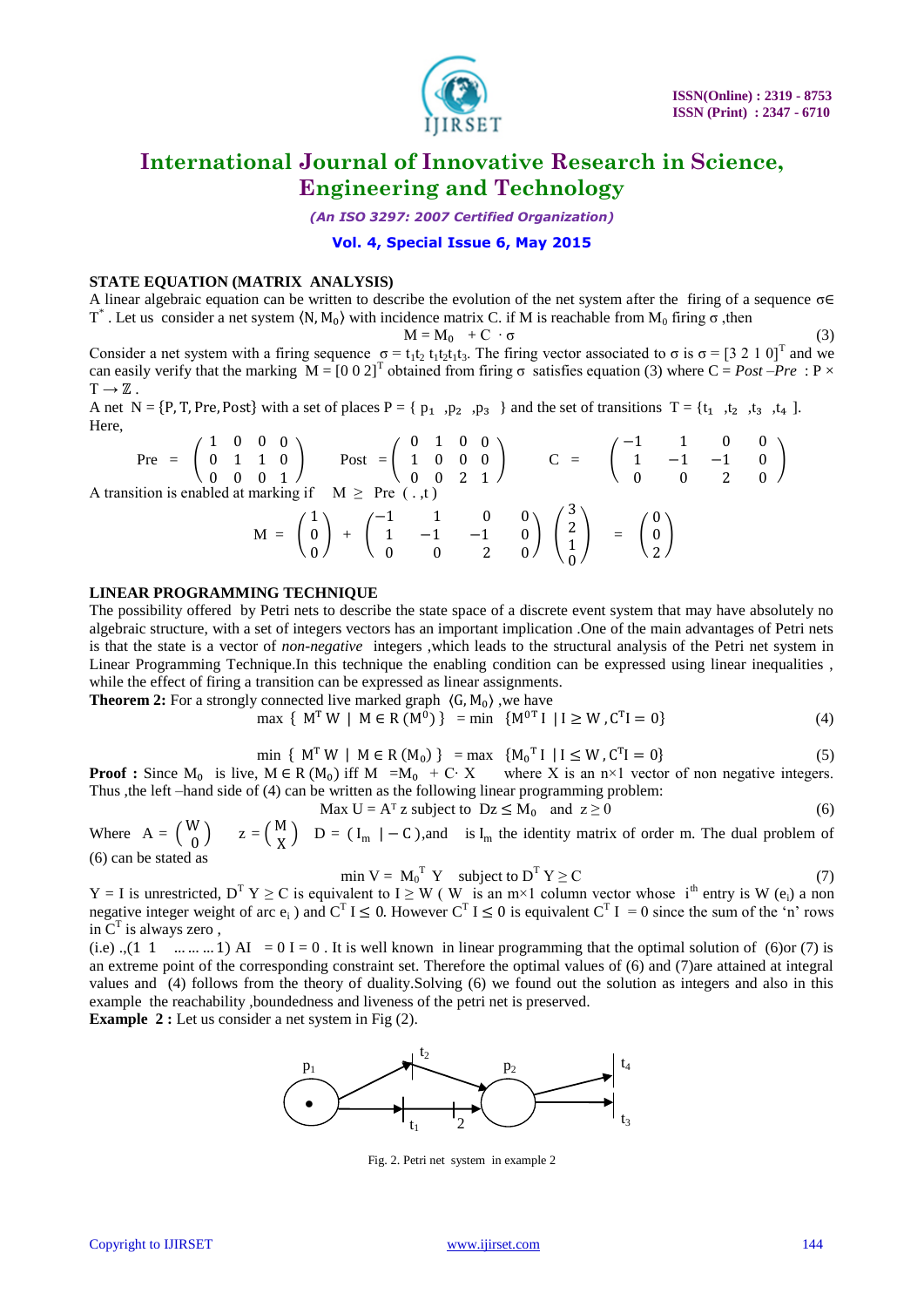

*(An ISO 3297: 2007 Certified Organization)*

### **Vol. 4, Special Issue 6, May 2015**

### **REACHABILITY TREE**

In this example the reachability set is given based on the transition it fired.  $R(N,M_0) = \{ (1,0)^T, (0,2)^T, (0,1)^T, (0,0)^T \}$  if it follows the firing sequence  $t_1$  t<sub>3</sub> t<sub>3</sub>.  $R(N,M_0) = \{(1,0)^T, (0,1)^T\}$  if it follows the firing sequence  $t_2 t_3$  and  $t_2 t_4$ .  $R(N,M_0) = {(1,0)^T, (0,2)^T, (0,1)^T}$  which follows the firing sequence  $t_1 t_4$ . The reachability graph is

[1 0] [0 2] [0 2] [0 1] [0 0] [0 1] [0 0] [0 1] [0 0] [0 0] t<sup>1</sup> t<sup>4</sup> t4 t4 t t<sup>2</sup> <sup>1</sup> t3 t3

The coverability graph is finite for each firing sequences and it provides the necessary condition for determining if a marking is reachable or if a sequence is firable.

### **STATE EQUATION: (Matrix Analysis)**

If M is reachable from  $M_0$  firing ' $\sigma$ ' then

$$
M = M_0 + C \cdot \sigma \tag{8}
$$

For the given Petri net we have to fix the firing sequence and analyse its state equation.In the example consider a net system with a firing sequence  $\sigma = t_1 t_3 t_4$ . The firing vector associated with the firing sequence is  $\sigma = [1 \ 0 \ 2 \ 0]^T$  and we can easily verify that the marking  $M = [0,1]^T$ .  $P = \{p_1, p_2\}$ ,  $T = \{t_1, t_2, t_3, t_4\}$ ,

$$
\begin{array}{ccccccccc}\n\text{Pre} = & \begin{pmatrix} 1 & 1 & 0 & 0 \\ 0 & 0 & 1 & 1 \end{pmatrix} & , & \text{Post} = & \begin{pmatrix} 0 & 0 & 0 & 0 \\ 2 & 1 & 0 & 0 \end{pmatrix} & , & \text{C} = & \begin{pmatrix} -1 & -1 & 0 & 0 \\ 2 & 1 & -1 & -1 \end{pmatrix} & , & \text{M}_0 = & \begin{pmatrix} 1 \\ 0 \end{pmatrix} \\
\therefore \text{M} = & \begin{pmatrix} 1 \\ 0 \end{pmatrix} + \begin{pmatrix} -1 & -1 & 0 & 0 \\ 2 & 1 & -1 & -1 \end{pmatrix} \begin{pmatrix} 1 \\ 0 \\ 2 \\ 0 \end{pmatrix}\n\end{array}
$$

In a Petri net a sequence of transition is a string and a set of strings is a language. The set of all possible sequences of actions characterizes the system.These sequences of transitions can be of extreme importance in using Petri nets.Assume that a new system has been designed to replace an existing one.The behaviour of the new system is to be identical to the old system.If both the system are modeled as petri nets, then the behaviours of these nets should be identical,and so their languages are equal.The Petri net language provides formal basis for stating the equivalence of two systems.

A particular instance in which equivalence is important is optimization.Optimizing a petri net involves creating a new Petri net which is equivalent (languages are equal) but for which the new net is "better" than the old one.Thus one optimization problem might be to reduce  $|P| + |T|$  without changing the behaviour of the net. For purposes of optimization ,a set of language preserving transformations might be useful of a transformation applied to a petri net produces a new Petri net with a same language, then it is language preserving . petri net languages can also be useful for analysis of Petri nets. Here we have considered a class of Petri nets (called Type  $\mathcal{L}$ ) for which the reachability sets can be characterized by Linear Programming Problem. In this case we can solve the problem in two criteria optimization problem that first requires identifying a net with the minimal number of places allows one to optimize and the second one is the number of arcs or of tokens in the initial marking.We consider here the *global priorities* [5] the objective function for the Linear Programming Problem as in [4]

Min  $f(M_0, \text{Pre}, \text{Post}) = 1^{\text{T}} \cdot M_0 + 1^{\text{T}} \cdot \text{Pre} \cdot 1 + 1^{\text{T}} \text{ Post} \cdot 1$ subject to  $\mathcal{N}(\mathcal{E}, \mathcal{D})$ Where